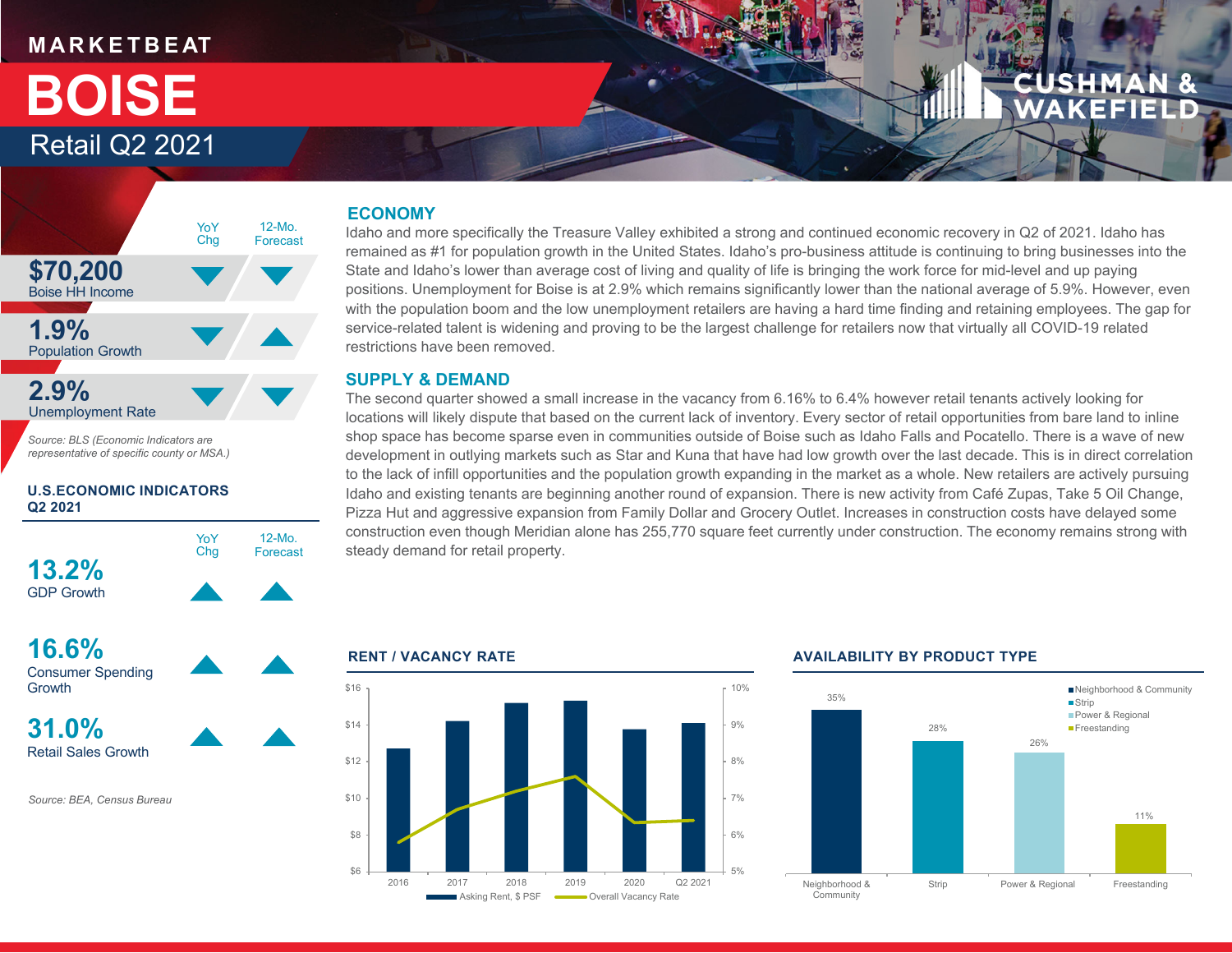# **M A R K E T B E AT** Retail Q2 2021 **BOISE**

#### **MARKET STATISTICS**

| <b>SUBMARKET</b>     | <b>INVENTORY</b><br>(SF) | <b>SUBLET</b><br><b>VACANT (SF)</b> | <b>DIRECT</b><br><b>VACANT (SF)</b> | <b>OVERALL</b><br><b>VACANCY RATE</b> | <b>CURRENT QTR</b><br><b>OVERALL NET</b><br><b>ABSORPTION</b> | <b>YTD OVERALL NET</b><br><b>ABSORPTION (SF)</b> | <b>UNDER</b><br><b>CNSTR (SF)</b> | <b>OVERALL AVG ASKING</b><br><b>RENT (NNN)*</b> |
|----------------------|--------------------------|-------------------------------------|-------------------------------------|---------------------------------------|---------------------------------------------------------------|--------------------------------------------------|-----------------------------------|-------------------------------------------------|
| North Boise          | 1,758,542                | 21,663                              | 92,075                              | 6.5%                                  | 14,686                                                        | $-2,951$                                         | $\mathbf 0$                       | \$13.44                                         |
| Downtown             | 1,473,732                | 15,273                              | 134,095                             | 10.1%                                 | $-43,426$                                                     | $-65,013$                                        | 15,627                            | \$18.11                                         |
| <b>Central Boise</b> | 1,614,244                | 6,385                               | 61,005                              | 4.2%                                  | 4,018                                                         | 104,222                                          | 5,043                             | \$8.73                                          |
| West Boise           | 3,559,977                | $\mathbf 0$                         | 164,570                             | 4.6%                                  | $-37,908$                                                     | $-25,473$                                        | $\mathbf 0$                       | \$10.82                                         |
| Southwest Boise      | 1,556,587                | $\mathbf 0$                         | 48,058                              | 3.1%                                  | 10,503                                                        | 19,500                                           | $\mathbf 0$                       | \$14.65                                         |
| Airport              | 104,710                  | $\mathbf 0$                         | $\mathbf{0}$                        | $0.0\%$                               | 3,711                                                         | 3,711                                            | $\mathbf 0$                       | N/A                                             |
| Southeast Boise      | 1,285,106                | $\Omega$                            | 27,881                              | 2.2%                                  | 2,109                                                         | 5,164                                            | $\mathbf 0$                       | \$17.45                                         |
| Meridian             | 4,766,869                | $\Omega$                            | 193,717                             | 4.1%                                  | 78,115                                                        | 18,839                                           | 176,096                           | \$22.13                                         |
| South Meridian       | 514,567                  | $\mathbf 0$                         | 16,235                              | 3.2%                                  | 2,083                                                         | 18,182                                           | 79,674                            | \$17.68                                         |
| Eagle                | 849,047                  | $\Omega$                            | 31,535                              | 3.7%                                  | 5,333                                                         | 2,141                                            | 12,900                            | \$13.99                                         |
| Nampa                | 4,725,735                | 1,400                               | 601,104                             | 12.7%                                 | 6,947                                                         | 13,527                                           | $\mathbf 0$                       | \$12.97                                         |
| Caldwell             | 1,060,180                | 0                                   | 88,087                              | 8.3%                                  | $-15,600$                                                     | $-300$                                           | $\mathbf 0$                       | \$14.68                                         |
| Middleton            | 198,863                  | $\Omega$                            | 10,847                              | 5.5%                                  | $\Omega$                                                      | 799                                              | $\overline{0}$                    | \$10.00                                         |
| Kuna                 | 416,780                  | $\Omega$                            | 5,947                               | 1.4%                                  | 23,358                                                        | 53,570                                           | $\Omega$                          | \$17.68                                         |
| <b>BOISE TOTALS</b>  | 23,884,939               | 44,721                              | 1,475,156                           | 6.4%                                  | 53,929                                                        | 145,918                                          | 289,340                           | \$13.81                                         |

*\*Rental rates reflect NNN asking*

#### **KEY LEASE TRANSACTIONS Q2 2021**

| <b>PROPERTY</b>     | <b>SUBMARKET</b> | <b>TENANT</b>               | <b>RSF</b> | <b>TYPE</b>   |
|---------------------|------------------|-----------------------------|------------|---------------|
| Village at Meridian | Meridian         | Sierra                      | 18,000     | Direct        |
| Five Mile Plaza     | Southwest Boise  | Vets 4 Success              | 11.700     | <b>Direct</b> |
| 3131 E Lanark       | Meridian         | <b>Furniture Outfitters</b> | 9.000      | Direct        |

*\*Renewals not included in leasing statistics*

#### **KEY SALES TRANSACTIONS Q2 2021**

| <b>PROPERTY</b>               | <b>SUBMARKET</b> | <b>SELLER / BUYER</b>                                      | <b>SF</b> |
|-------------------------------|------------------|------------------------------------------------------------|-----------|
| 4306 W State Street           | North Boise      | The Salvation Army / Interfaith Sanctuary Housing Services | 30,000    |
| 1309 1st Street South         | Nampa            | Wearhouse, LLC / 1309 1 <sup>st</sup> St. Nampa, LLC       | 12,600    |
| 100 W Pennwood Street         | Meridian         | Schwenkfelder Investments LLC / Lita West                  | 11.700    |
| 9931 W Cable Car              | Southwest Boise  | Union Square LLC / Random Investments LLC                  | 10.500    |
| 4684-4688 W Chinden Boulevard | North Boise      | Barrett Randy L / Idaho Avventura LLC                      | 10.500    |

#### **Christopher S. Ison**

*Brokerage Research Administrator* Tel: +1 208 287 8448Christopher.Ison@paccra.com

#### **A CUSHMAN & WAKEFIELD RESEARCH PUBLICATION**

*©2021 Cushman & Wakefield. All rights reserved. The information contained within this report is gathered from multiple sources believed to be reliable. The information may contain errors or omissions and is presented without any warranty or representations as to its accuracy.*

#### **cushmanwakefield.com**